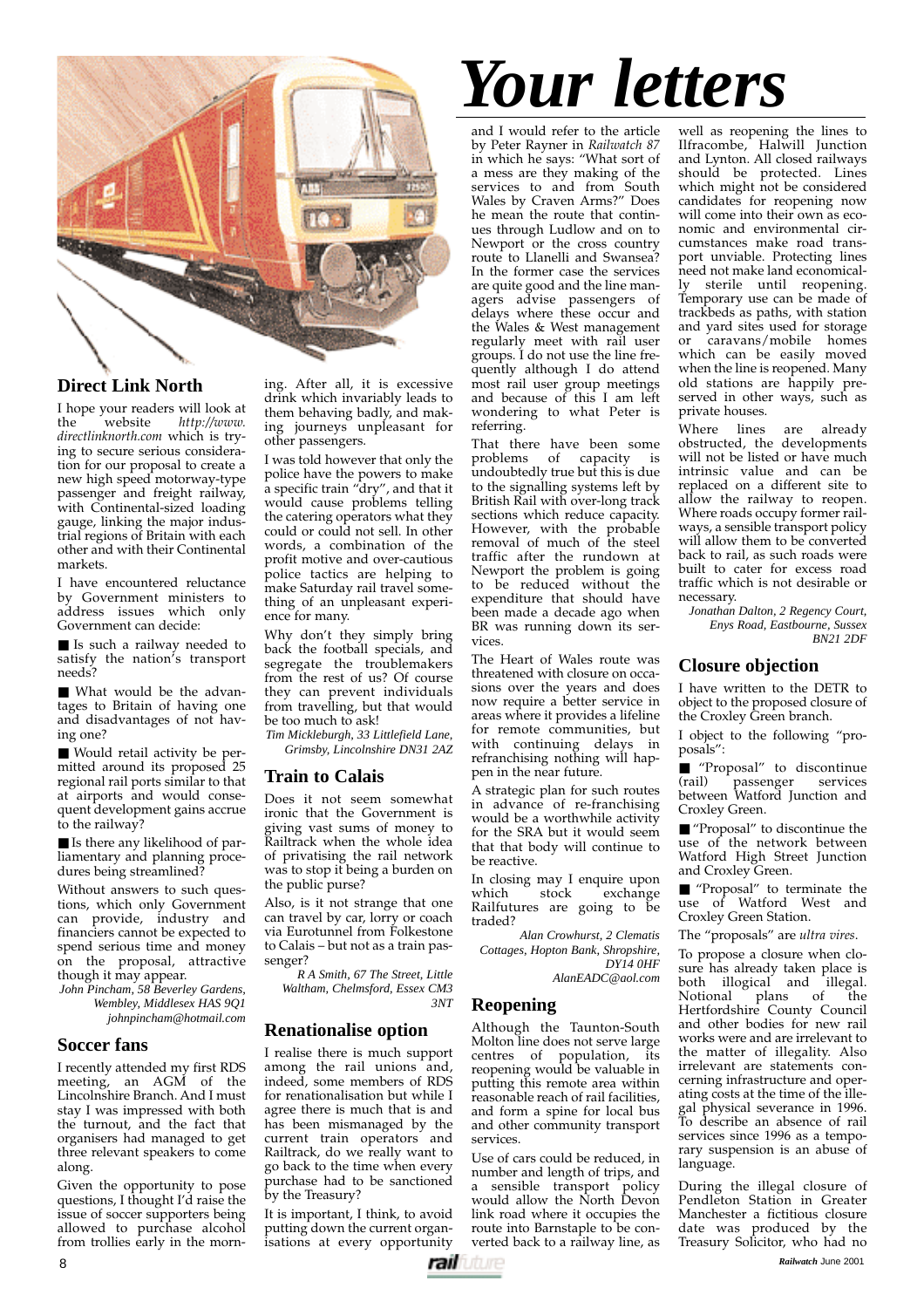

standing in the matter. Pendleton, however, set a dangerous precedent for closure by neglect at the whim of the Treasury of any part of the railway system without recourse to statutory procedures.

Given the traditional malignity of the Treasury to railways and its fondness for roads, I think that the precedent should not be reintroduced by the illegality of the severance between Watford High Street Junction and Croxley Green. As with Pendleton, so with the present *ex post facto* "proposals"; the proposed date of closure (18 June 2001) is disingenuous and fictitious. I therefore ask that the railway be reinstated; that a train service be reintroduced along the entire length of the branch; and that no closures be contemplated until the necessary restorations are complete.

> *Professor G L Huxley, Forge Cottage, Church Enstone, Oxfordshire OX7 4NN*

### **Lottery loser**

Some days rail travel is more chancy than the National Lottery. Frequent train cancellations are not helping to restore confidence in rail travel. Train operators should do all they can to eliminate delays or the railways will get a bad name that will be hard to shake off.

> *L Griffiths, 12 Rainsborough Gardens, Market Harborough, Leicestershire LE16 9LW*

### **Joined up railway?**

I recently travelled from Kent to Wokingham. Rather than go into London, I went Tonbridge-Redhill-Reading, a much more pleasant journey. I noticed an overlap between Redhill and Reigate and asked where best to change.

The staff at Tonbridge very helpfully checked and advised me to change at Redhill since the train arrived there at 17.50 but did not leave until 17.56, after the Reading train at 17.53.

We waited a few minutes outside Redhill station and pulled in at 17.53. I stepped out just as the Reading train moved off a few yards across the platform. I expressed my annoyance to the person who had just waved the train out, almost certainly in full view of the Tonbridge train coming in.

She was completely unsympathetic and said "we are not allowed to hold trains now". I suppose that is because she works for Connex and the Reading train is run by Thames<br>Trains. What price common Trains. What price common sense? The cross-platform con-**Railwatch June 2001** 9

nection I made was obviously intended from the timetable. In fact if you look at the map, a chord at Redhill would make that route a good way for Channel Tunnel traffic to avoid London and go via Reading to the West, but I have never heard it seriously debated.

> *John Harrison, 2 Murdoch Road, Wokingham, Berks RG40 2DA harrison@eurobell.co.uk*

### **Priorities for action**

As a new member of RDS, I was very interested in the November issue of *Railwatch*.

Regarding the West Midlands, I have some suggestions, mainly reversing the discredited closures of the Beeching era. The Chiltern line service, the old GWR route to London from Snow Hill, via Solihull,<br>Leamington and High Leamington Wycombe was restored by Adrian Shooter, and has been developed. The doubling of the remaining nine-mile single line between Bicester North and Aynho junction south of Banbury is urgently required, and should, I believe, be a high priority.

Another priority should be the restoration of the four-line track between Birmingham Moor St and Lapworth, 11 miles. The trackbed is available although two widened bridges will need to be constructed where the track passes over new roads, east at Bordesley, and at Monkspath Hall Road, Solihull.

The local councils ought to pay for these bridges. The car park at Acocks Green, lightly used, could be reduced in size, and that at Widney Manor shifted to a nearby open space. Both were built on former tracks.

It is not possible to operate a successful West Midland suburban service from Snow Hill station in the rush hours in conjunction with fast trains with first stop Solihull. Currently there is a gap of 20 minutes in trains stopping at Olton between 06.20 and 17.40, and between 06.00 and 18.25, hardly an attraction to use trains instead of cars. There are toowide gaps between stations in the South Birmingham-Solihull area. Thus there is a nearly twomile gap between Olton and Solihull.

There should be an intermediate station at Grange Road, Olton, and one at Bentley Heath, but this depends on restoring the four-line track. On the Stratford-

Letters should be sent to: The Editor, *Railwatch*, 4 Christchurch Square, London E9 7HU email: editor@railwatch.org.uk

on-Avon line there is a similar excessively long gap between Yardley Wood and Shirley. A new station at the Robin Hood bridge is necessary.

Improvement of the Chiltern line by replacing the four-line track would only be a fraction of the cost of doubling part of the route from Birmingham to Coventry used by Virgin line trains to London Euston.

Another useful innovation would be an entirely new line south of Solihull to the Birmingham International station via Catherine de Barnes, mainly in open country.

Part could be constructed above the M42 motorway using central pillars. I have seen this in outer Chicago in the USA.

If connected from both north and south, this proposed line would enable through trains to operate from Birmingham International (and airport) station to Stratford-on-Avon, very useful for international passengers.

In this area, consideration should be given to reopening the line from Leamington Spa to Rugby. I believe the track still<br>exists from Daventry. Daventry. Unfortunately part of the former track south of Leamington has been sold for industrial use and several miles of diversionary track would need to be placed to join the old trackbed with reconstruction of some bridges.

Stratford-on-Avon, where on a summer Sunday the roads are packed solid with cars, has been particularly badly hit by rail closures.

This includes the former GWR main line to Cheltenham, now partly a restored steam line, the east-west Northampton, now partly converted to a bypass road at Stratford, and Stratford to Alcester, connecting with the West. Perhaps some of these might be considered for reopening.

I could mention several improvements in the outer London area but this letter is long enough.

*Henry Warson, 26 Blythe Court, 4 Grange Road, Solihull B91 1BL*

### **Useful idea**

Martin Cook's suggestion in *Railwatch 87* for running Line trains to Marylebone (or at least some of them), when the Oxford-Princes

Risborough line is reopened, is a useful idea.

Many Cotswold passengers travelling to Reading will still want through trains via the Thames Valley line. As the High Wycombe route to London is about six miles shorter than the main line via Reading, the journey time should in theory be about the same.

Back in the 1950s there used to be one train a day by this route, the 11.30 from Oxford to Paddington. It took two hours five minutes, partly because it stopped at all stations to Princes Risborough, and then High Wycombe, West Ruislip and Greenford. On 28 March the Thames Valley branch committee had a meeting with SBB Laing to discuss the refranchising of Thames Trains, and we mentioned this suggestion for Worcester to Marylebone trains.

Although the SRA has not yet invited bids for Thames Trains, SBB Laing, which has already obtained the franchise for Chiltern Railways and is bidding for Wessex, is ready to welcome ideas for its proposed bid for Thames Trains.

The SRA has said it wants to reduce the number of franchises but there is no advantage to be had in having unconnected train operating companies in different parts of the country, such as First Great Western and First North Western, under the same ownership.

SBB Laing hopes to obtain the franchises for a connecting group – Chiltern, Thames and Wessex – to exploit the advantages of through running between the three companies, to introduce new strategic services and achieve economies of operation. It would make good sense if the Stratford-on-Avon and Leamington to Kidderminster, Worcester and Hereford services could also be incorporated in this grouping.

One suggestion in Martin Cook's letter which I must disagree with is his proposal for a<br>south-to-east curve at south-to-east curve at Kennington Junction. Only 200 yards after branching off the main line, the Cowley branch crosses the Thames on a substantial girder bridge at an acute angle and it would be impossible to construct a triangular junction here without building another bridge across the river. The number of passengers wanting to travel from Didcot to High Wycombe would not justify the cost, and it would be uneconomic to run trains which bypass Oxford.

*Martin Smith, 57 Bath Street, Abingdon, Oxon, 0X14 lEA.*